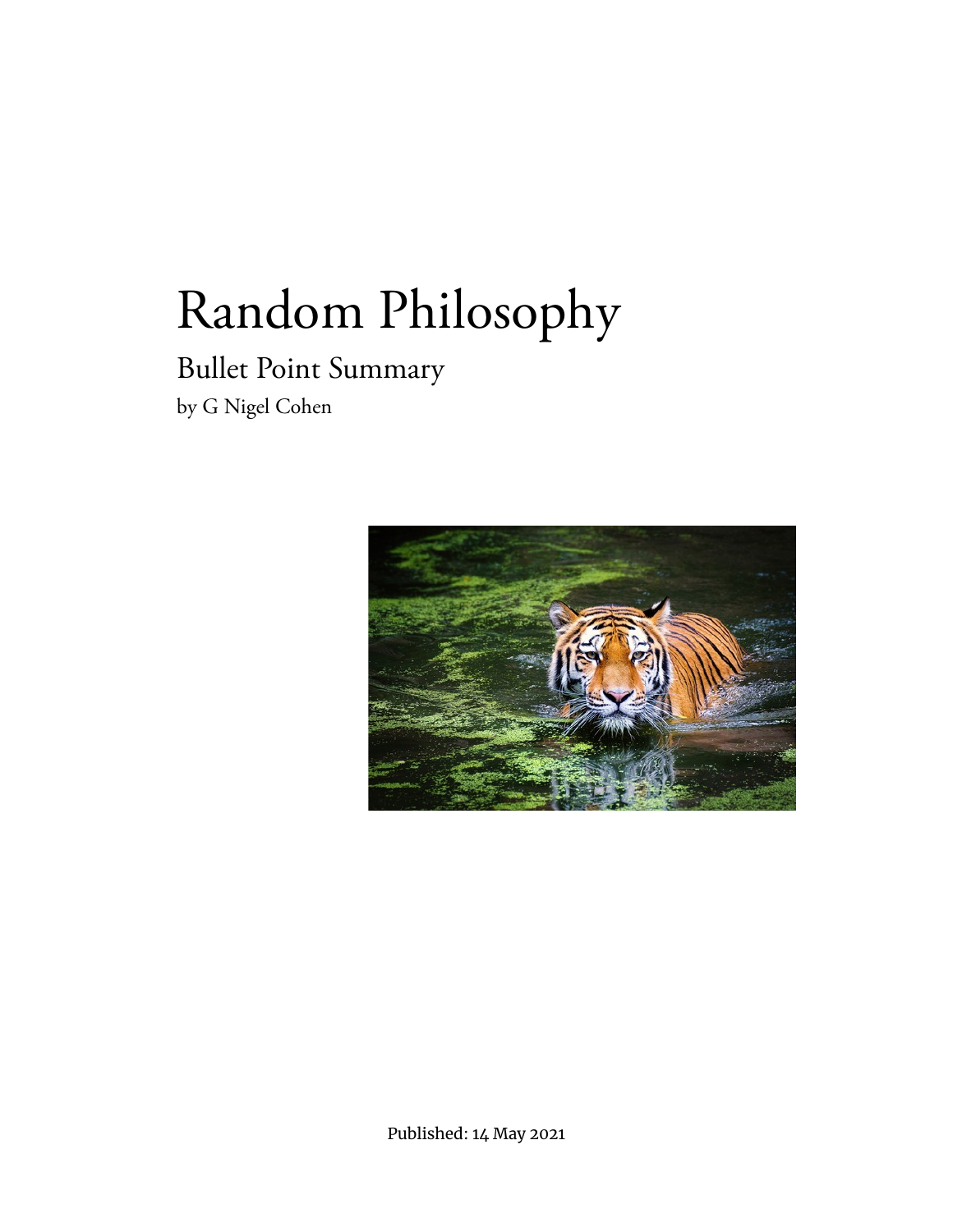#### Summary

# The Purpose Life

- Material, life and consciousness emerged at random from energetic chaos
- Humans are entirely made up of and run by energy. Our functionality involves sourcing energy, converting it to cell growth, body maintenance and reproduction. Everything else about humanity plays a supporting role.
- Evolution relies on the process of physical and social enfusion to confer individual and species advantage. Human ingenuity has allowed us to accelerate our evolutionary process through advanced social enfusion without having to wait generations to secure related physical advantage.
- A living entity is an enfused body of molecules that acts with purpose.
- Life is currently defined with reference to genetics. The requirement for a genetic component is based on the definition of life rather than on its biological necessity.
- The purpose of life emerges from its practice of perpetuation
- The purpose of human life is caring for ourselves, each other and the world as Nature's Trinity
- Consciousness emerged as a functionality of evolution, which conferred evolutionary advantage on its host.
- There are different levels of consciousness, based on the definition of consciousness rather than on its biological or spiritual necessity.
- Consciousness is a feature of the body's physical disconnection between a stimulus and its host's reaction. The disconnection allows rational thought, interpretation/evaluation of the mechanics of reality and imagination/creativity.
- Humans have evolved a fourth purpose: achieving a good quality of life beyond serving nature's trinity of purpose.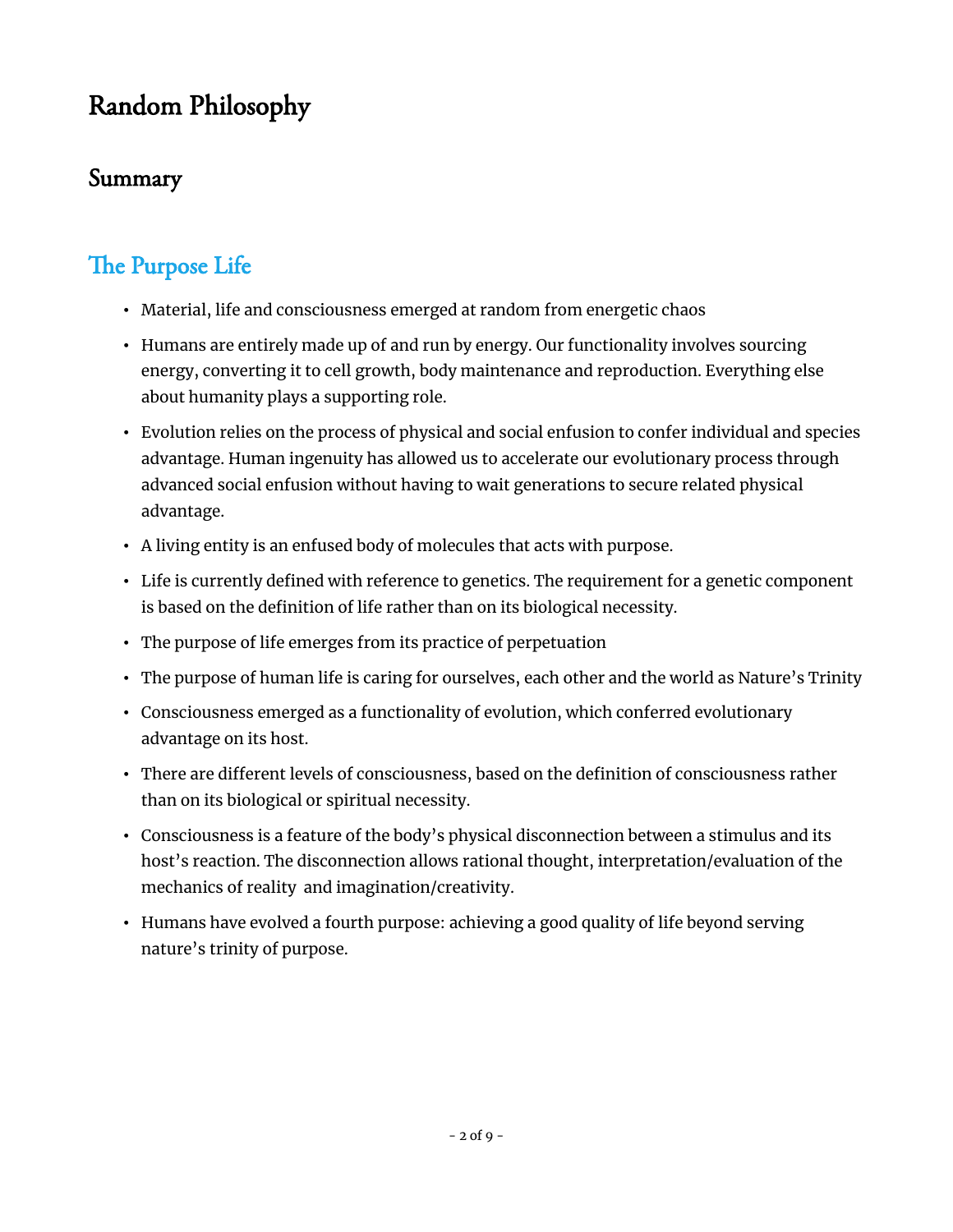#### Wellbeing

- Absolute wellbeing is a description of how well a person is able to achieve their needs and hopes for security, relationship and stimulation. Perceived wellbeing is a self-assessment of how well someone feels they are are able to achieve those needs and hopes.
- Wellbeing involves our physical and emotional security, the quality of our relationships and connections and stimulation.
- The Wellbeing Cycle is the body's way to motivate us to take actions that support our wellbeing. It comes in pulses which, if successful, are added to our reservoir of wellbeing. The cycle can be interrupted in many ways, curtailing the pulse before it is satisfied.
- The cycle can be interrupted where we misconstrue the actions we need to take to support our wellbeing. The Wellbeing Capacity is a description of how well attuned we are to the actions we need to take to support our wellbeing.
- The cycle can also be interrupted by empty pleasures. These are artificial stimulations of the "pleasure" feedback sensations without the commensurate stimulus and action that generates the sensations naturally. Empty pleasure does not generate a successful wellbeing pulse which can be added to our reserves. It has the added consequence of misdirecting future evaluation of which actions we need to take to support our wellbeing.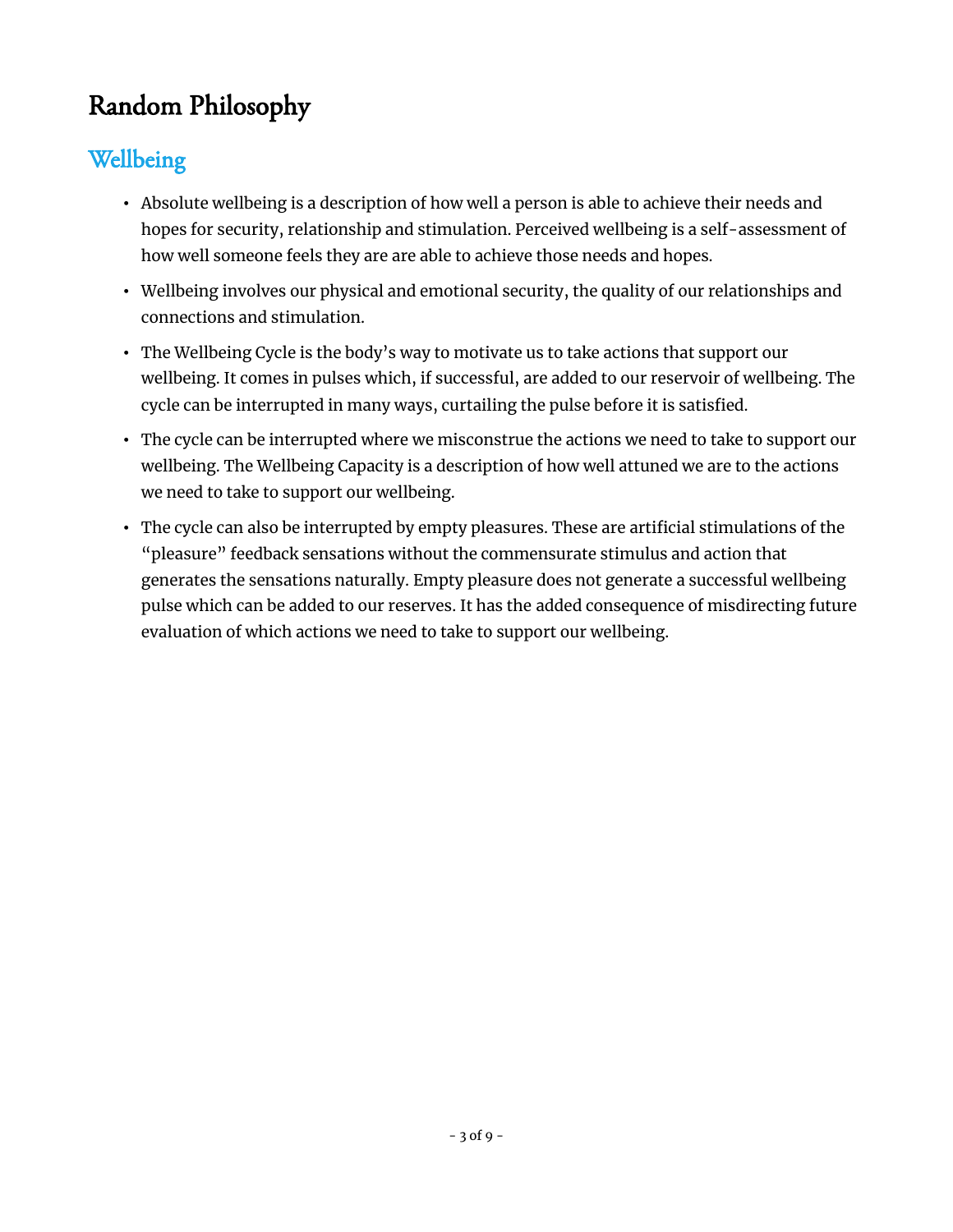#### Personality and Personal Wellbeing

- We have the capacity to generate our own wellbeing. We have techniques to support each of the three objectives. Techniques of self care include self-awareness, self-understanding and a number of techniques for managing with adversity.
- Relational care acts at different levels. We need good relationships to support our personal wellbeing through developing our sense of self and of our self-worth. We also need good relationships to contribute to societally generated wellbeing. Techniques of relational care include developing emotional intelligence, awareness and honouring our natural interpersonal values and development of common purpose.
- Environmental care supports our personal wellbeing through our engagement with and caring for nature.
- Our wellbeing is also influenced by how well we harmonise our three dimensions of wellbeing and our three dimensions of purpose.
- Personal Values have a significant role in supporting welbeing. Our core values are the values that drive our self-awareness and interpersonal relationships. Our communal values are the collective values that our communities deem to be appropriate ideas and ways of living. The morality cycle helps understand how the process works. Ethical intelligence is the capacity to apply and, where appropriate, to adapt the communal ethics to our personal morals in any given situation.
- Our worldview is the unique way we see and understand the world each of us experiences uniquely. Our worldview influences our personal ethics and morals. It is a significant component of our wellbeing capacity. It adapts to our surroundings, which explains why people from different backgrounds of affluence, education and support develop such different worldviews from each other.
- In supportive, cohesive societies, people are able to develop their worldviews in ways that support overall wellbeing. In unsupportive, divisive societies, people can not develop the worldviews that are more supportive of overall wellbeing without considerable personal cost.
- Truth is a reality. Our perception of reality, how we interpret and understand it, is heavily influenced by our worldview, which itself is influenced by the people around us. Our wellbeing is influenced by the extent of congruence between our perception of reality and reality itself.
- Dignity is an attitude that influences social cohesion and justice. Trickle-down economics was more effective at trickling down a wealthy disregard for the dignity of others than wealth.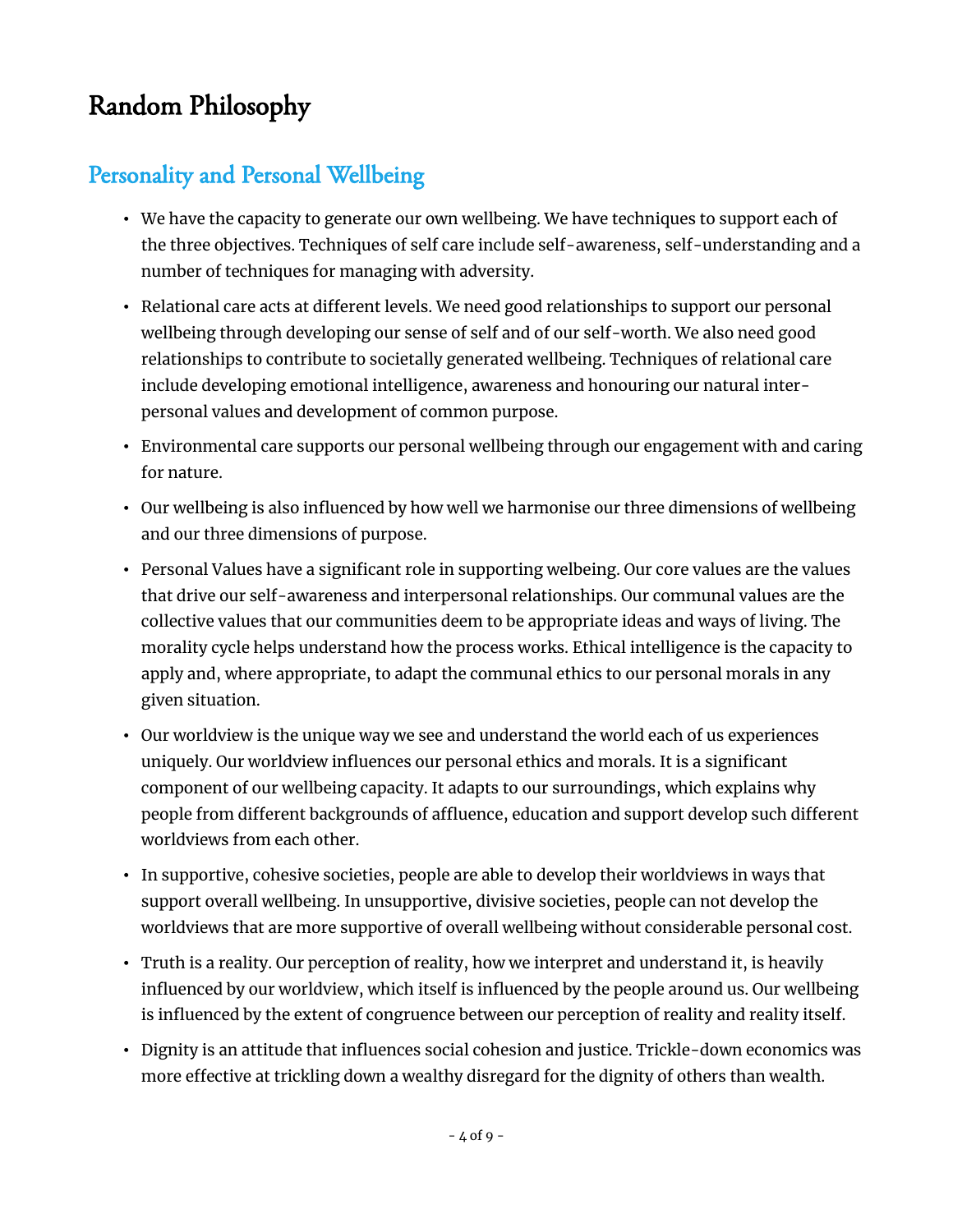- The level of wellbeing is influenced by the degree of harmony with ourselves, each other and our world. Inner harmony refers to the state of internal health and sense of wellness and the harmony of the components of the enfused body with each other. It is also influenced by how well the person is adapted to their physical and social environment, relative to their needs, wants and hopes.
- Spirituality describes our personal connection with others as part of the social enfusion, as well as, for some people, with a higher entity such as humanity, the one universe or God. Religion is the codified belief in and relationship with God. Spirituality, which includes religion, provides a means to connect with others in a way that regulates our interactions with each other and the world in a cohesive way to deliver potentially positive net outcomes for society. The positive social dimensions of religion are open to exploitation by people who seek to manipulate the belief or behaviour of others, with potentially detrimental net outcomes for society.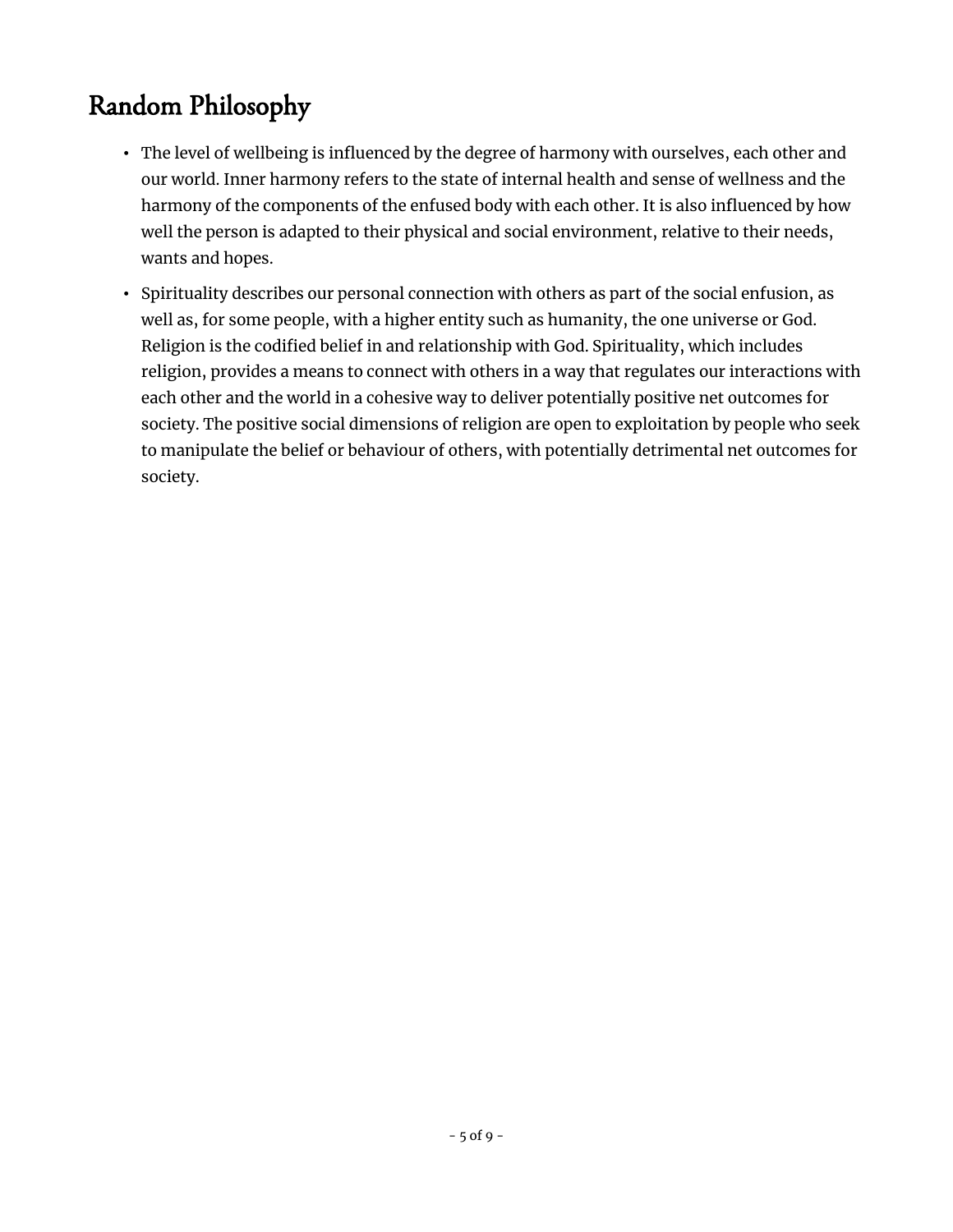#### Society and Societal Wellbeing

- Society is a physical or virtual place where people live and work together for mutual benefit.
- The purpose of society is to serve its members and to care for the environment on which it depends for its success.
- Society generates and delivers to individuals the means for their wellbeing. As an enfusion of people and resources, society is able to generate more wellbeing that individuals can do alone.
- Tensions exist where the interests of individuals, communities and the environment diverge from each other.
- Democracy and nationalism are different ways of governing society's enfusion. Each form of government has its merits, depending on the state and structure of society and its members as the time. The more effectively each can create social cohesion and engagement, the greater the wellbeing society can generate.
- Where power leaders put their interest about society's, aggregate wellbeing generated by society is diminished.
- Environmentalism focuses directly on the wellbeing of the environment. Climate change has created an urgency of focus that will overwhelm almost all other considerations for the foreseeable future.
- Humanity focuses directly on human wellbeing. There is an integrated relationship between humanity and environmentalism.
- A new question is emerging around what is humanity. It derives from our new-found ability to engineer genes.
- Ethics are a community's communal values, its code of conduct. It interacts with morality seamlessly where an individual has the ethical intelligence and capacity to adapt the ethics appropriately to any given situation. It creates injustice and internal dissonance where societies refuse to accept adaptation of their general code to suit different situations.
- Individual members of society have a variety of worldviews. Whereas they can not be added together or averaged, society can be assessed by reference to the centre of gravity of its members worldviews. As society's worldview grows, so does wellbeing.
- Leaders, too, use particular worldviews to guide their policies. Their views can be seen in the style of governance, the security they can provide to society and the degree of decentralisation they allow. Where leaders' worldviews are out of step with the people they serve, the enfusion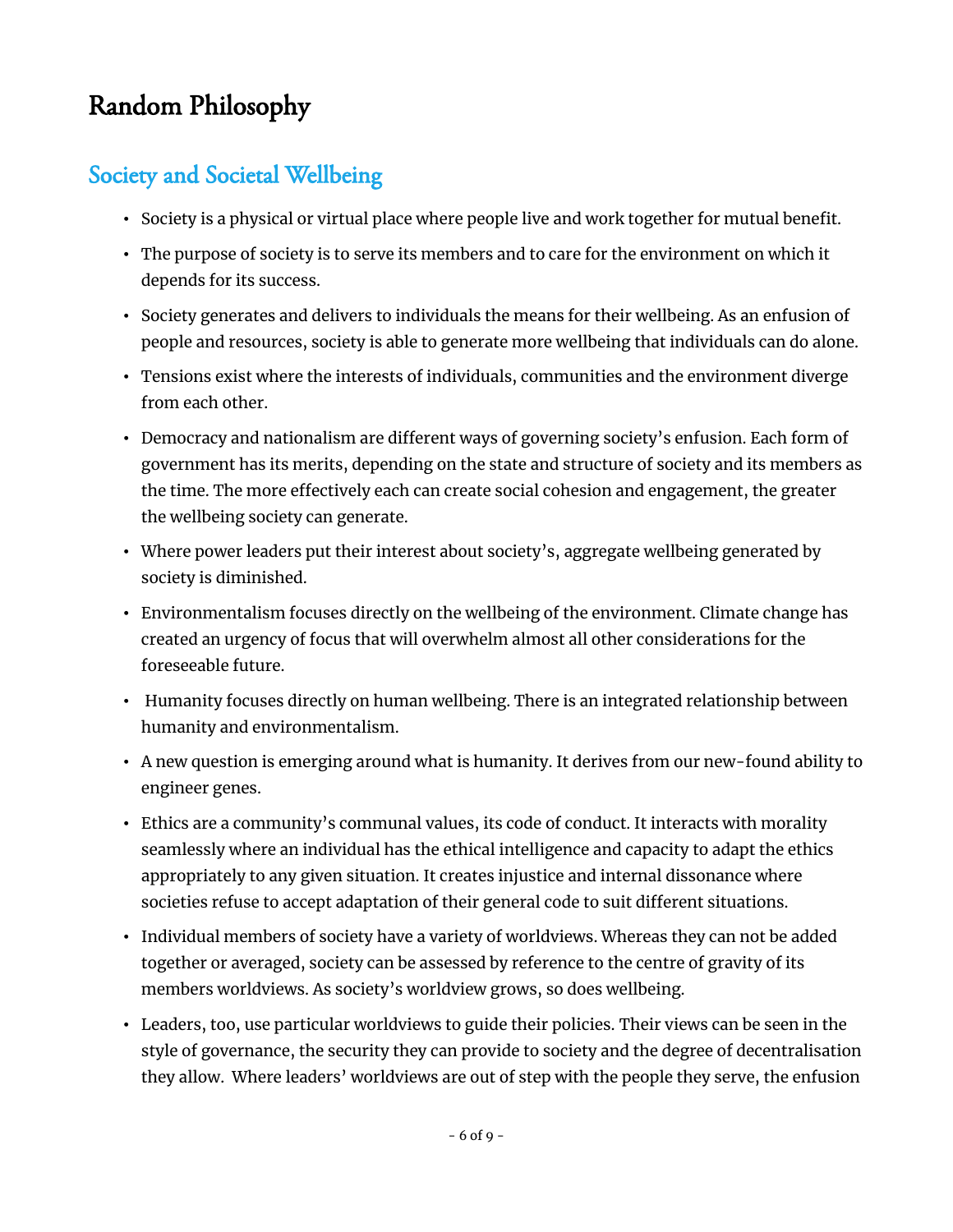of society slow as individual discontent grows. Overt and transparent consensus goes a long way to calming dissent.

- Human Rights do not exist in nature. They are a codified way through which society can protect its members from others in a society that affords the freedoms to its members needed to create the foundations for an effective social enfusion. They are a form of codified ethics that are held in very high regard and are enshrined in the principles of our global institutions.
- Economics and politics are structures to help manage enfusions that span communities, nations and the world.
- Businesses are organisations of people whose purpose is to serve society. They contribute to the overall generation of wellbeing by managing people's activities in ways that support the social enfusion. The mechanics of business create power dynamics where business owners are able to extract a disproportionate share of the gains from their role within society and to avoid sharing in a variety of indirect costs arising from their activities. This excessive self-interest of business owners and leaders is contributing to a profound inequality in society and can be seen to undermine social cohesion in many areas.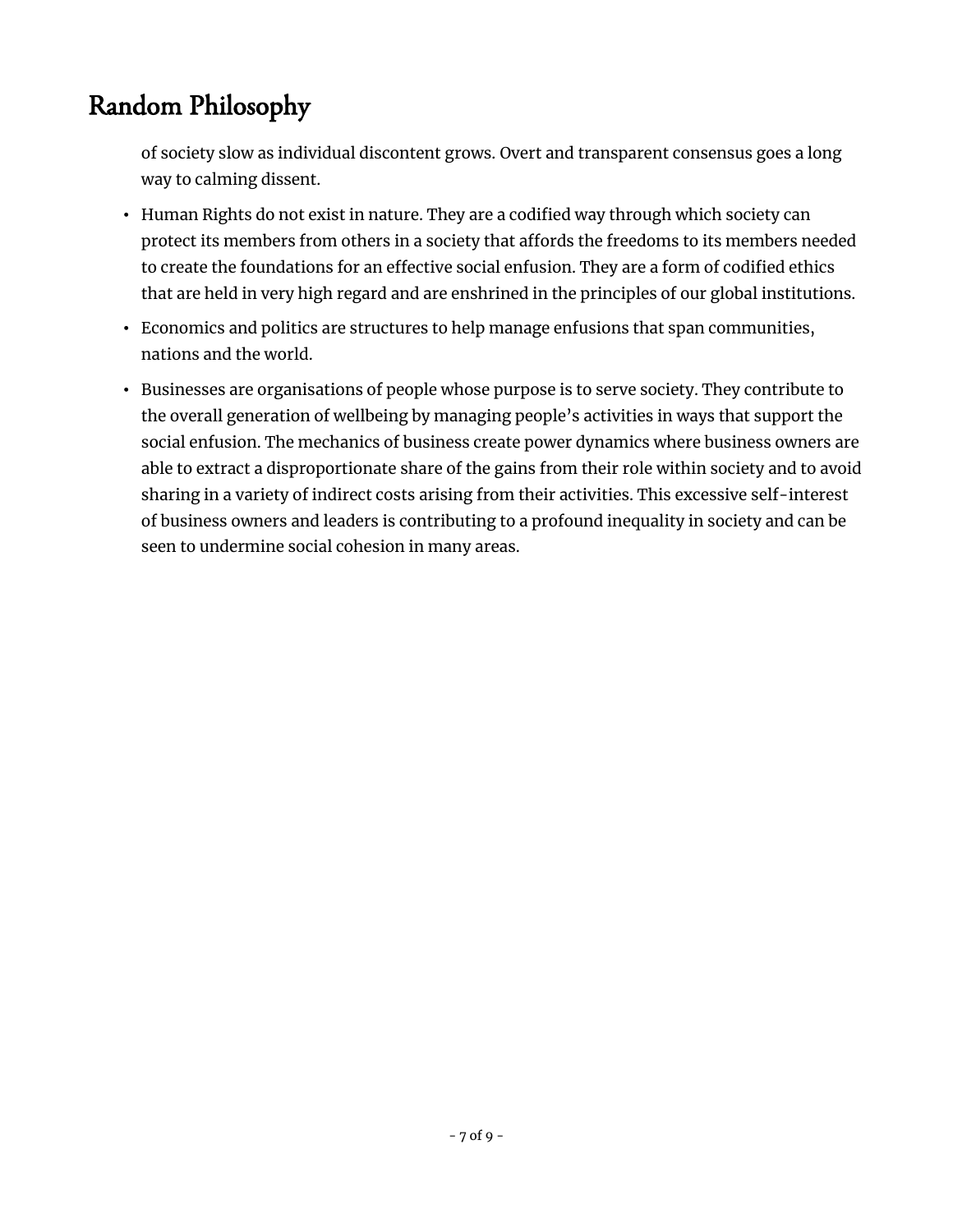#### Contemporary Challenges

- Climate change poses an existential threat to humanity, to the environment and to life itself. For our self-preservation, we need to change our ways.
- Assuming we manage to avoid the disastrous outcomes that we see clearly on the horizon, we need to ask whether we have the right to take whatever resources we want to serve our personal needs and for our personal gratification, without regard for other people, for future generations and for other species of life.
- Poverty is an outcome of power and self-interest which creates an unnecessarily relationship of competing interests on the one hand, and of humanity reaching the planetary limits to the resources we extract to sustain our way of life. Poverty can be addressed more effectively by removing the artificial competition between people with a more fairly structured sharing of the gains of social enfusion, and by changing both our ways of life and the way we design our goods and services to reduce our unsustainable demands on nature.
- Population growth presents some challenges that we have yet to address and resolve. If we allow growth to continue, we risk running out of enough resources to service all our needs. If we stop growth, we risk undermining wellbeing directly and also creating significant stresses of production associated with an ageing population. Both problems are alleviated if we can address the issues of poverty because the solutions address the issues of population growth too.
- Education is the transfer of knowledge, experience and understanding between people. It is a primary achievement in the success of humanity. Our current education system of children and teenagers has failed to keep up with societal advances. In particular, it has acquired an imbalance between the information we transfer to our children and the practical skills they need to develop healthy, harmonious and effective relationships with themselves, each other and the world.
- Technological advances have progressed at a bewildering rate over the last two centuries, accelerated ever more with each passing decade. Three technologies in particular pose new philosophical challenges. Robotics, artificial intelligence and genetic engineering have the potential to combine to break our existing definitions of who is a human and what is life. Random philosophy offers some answers that can successfully guide our relationship with this emerging technology and its output. At its core, we develop technology to serve humanity. We have a responsibility to serve all individuals fairly, to support a flourishing species and the